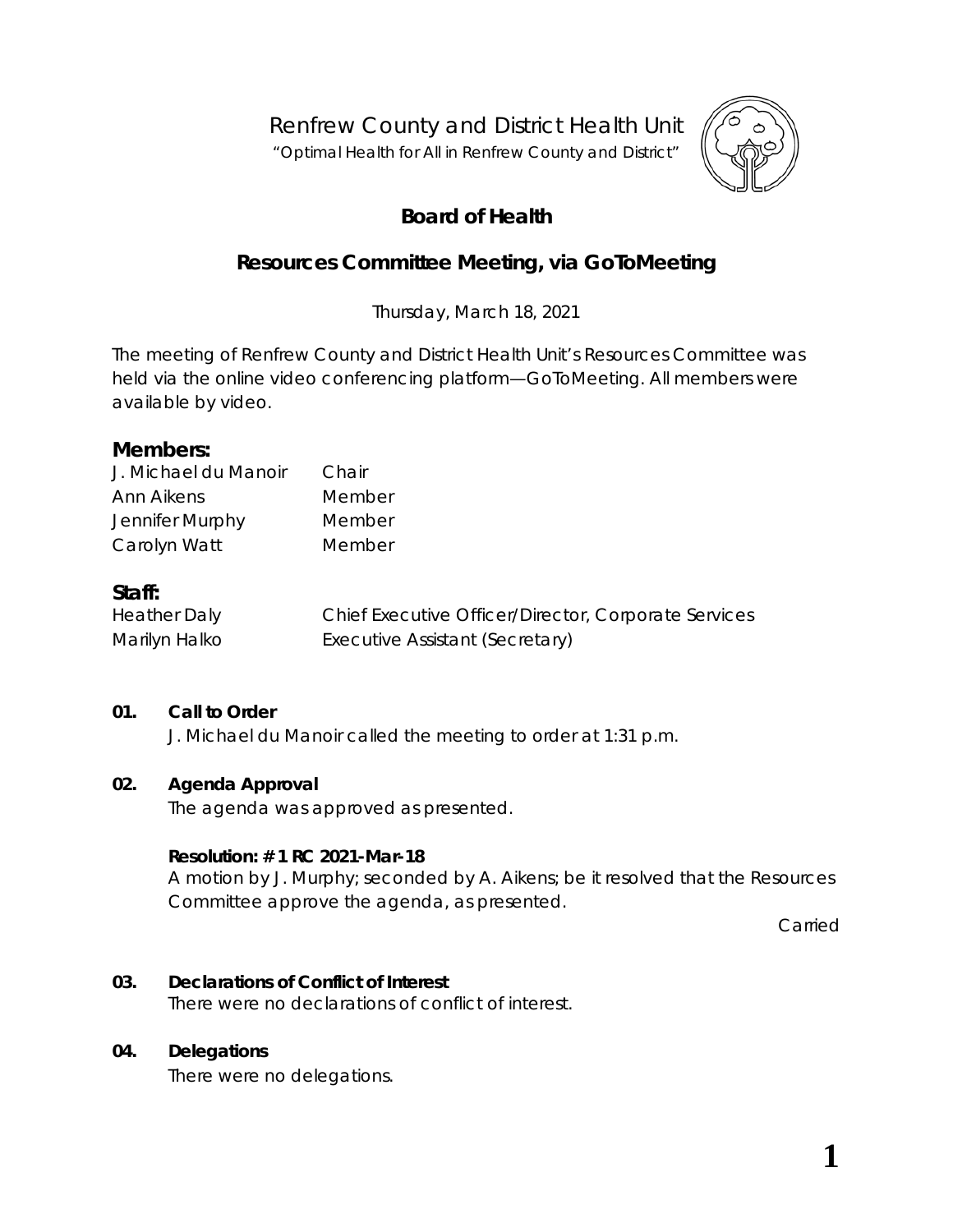# **05. Minutes of Previous Meetings (Approval)**

a. Resources Committee Meeting Minutes 2021-Feb-16 The meeting minutes for the Resources Committee meeting held on Tuesday, February 16, 2021, were approved, as presented.

# **Resolution: # 2 RC 2021-Mar-18**

A motion by C. Watt; seconded by A. Aikens; be it resolved that the meeting minutes for the Resources Committee meeting held on Tuesday, February 16, 2021 be approved, as presented.

Carried

## **06. Business Arising**

- a. Action List—2021-Feb-23—Regular Board Meeting The items identified on the Action List for the Resources Committee were addressed at today's meeting:
	- i. Review Virtual Software Platform for Meetings All platforms basically use the same amount of broadband:
		- Zoom 1.5 Mbps
		- GoToMeeting 1.0 Mbps
		- Microsoft Teams 1.2 Mbps

Defer to the April 2021 meeting under Business Arising and have RCDHU IT tweak settings.

ii. Extend Delegated Hiring Authority **Resolution: # 3 RC 2021-Mar-18** A motion by A. Aikens; seconded by J. Murphy; be it resolved that the Resources Committee recommend that the Board revise Resolution: #9 SBoH 2020-Dec-09 to extend the delegated hiring authority date from March 31, 2021 to the end of Q3 2021—2021- September-30.

Carried

iii. Letter to the Warden As recommended by the Resources Committee to the Board, Chair Ann Aikens sent a letter of response to County of Renfrew Warden Debbie Robinson re: 2021 Estimated Funding Requirement January 27<sup>th</sup> letter.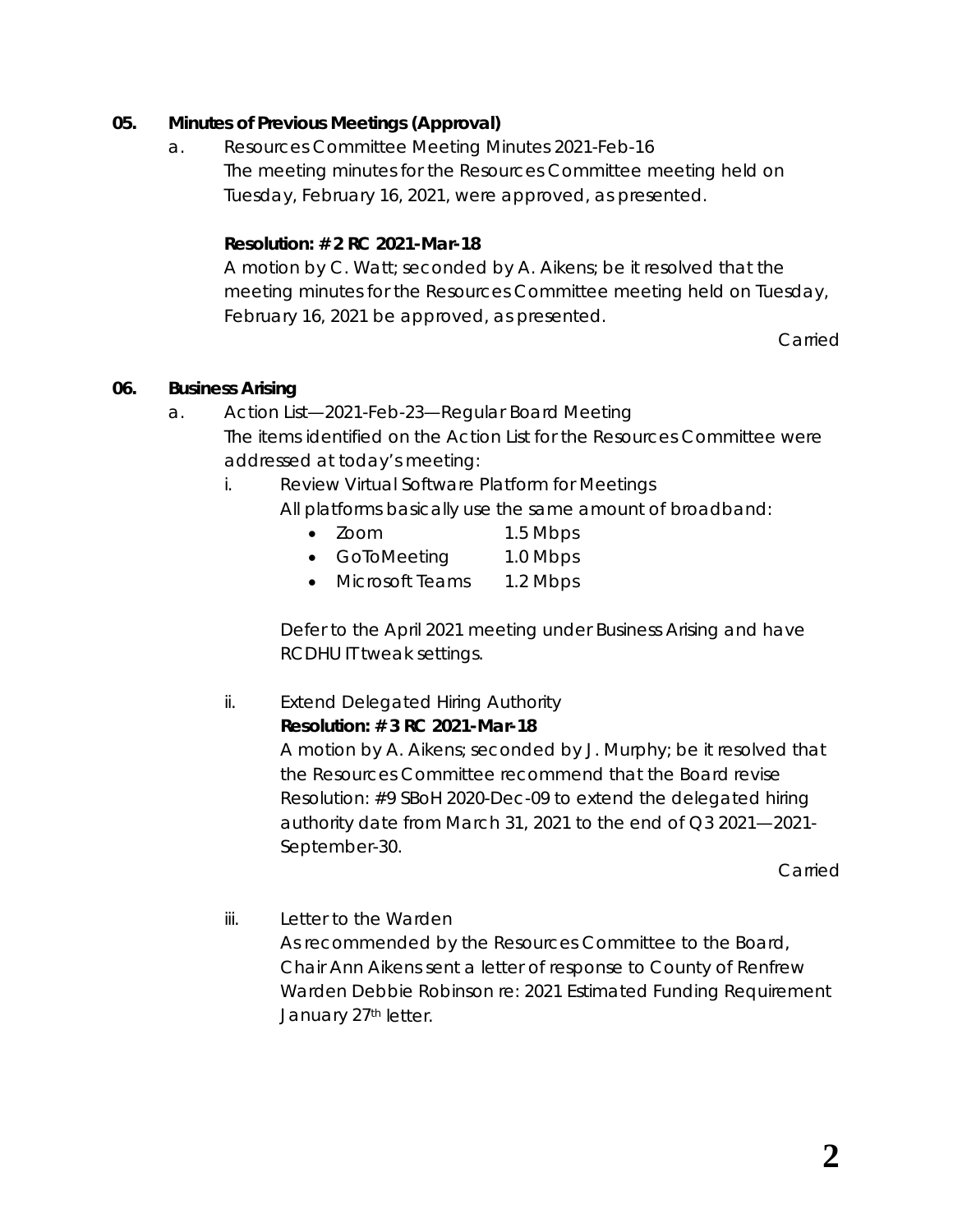# **07. Correspondence**

The Resources Committee received the following correspondence:

|    | Subject:        | From:           | Action:                                                                 |
|----|-----------------|-----------------|-------------------------------------------------------------------------|
| a. | alPHa AGM Flyer | $\bullet$ alPHa | • Sent to Board by email on<br>2021-Feb-22<br>• Received as information |

There was a discussion around the possibility of sending more Board Members to the virtual alPHa AGM, on June 8, 2021, at a cost of \$149.00 a person.

In the past, the average cost for the Chair and Vice-Chair to attend was estimated at \$2100, per person.

Registration is not open yet.

# **08. Staff Reports**

- a. Briefing Note—March 2021
	- H. Daly presented the following report to the Resources Committee:
		- [Briefing Note—March](https://www.rcdhu.com/wp-content/uploads/2021/03/06.-b.-i.-Briefing-Note-March-2021.pdf) 2021 with Appendix A—2020 Q4 Report that included the following items:
			- Relocation Update: 141 Lake Street
				- Staff fully relocated
				- RCDHU sign is up on side of building at 141 Lake St
				- Main reception opened March 15, 2021
				- Radio and newspaper ads launched for new location
					- Pembroke Mall vacated—lease ends March 31, 2021
			- HR and COVID-19
				- The head count on February 28, 2021, for the COVID-19 response was 30 temporary Staff Members.
				- There are currently 12 postings on the Career page of the RCDHU website—due to COVID-19 response, backfill, retirements and maternity leaves.
			- Q4 Financial Update
				- Healthy Babies Healthy Children (HBHC) unaudited
					- 90% of budget spent to the end of December
					- MCCSS advised moving funding back to programming and away from COVID-19 on April 1, 2021.
				- Q4 2020 Ministry of Health Funding (interim, unaudited) details presented in briefing note. All Mandatory and related program funding spent except for Seniors Dental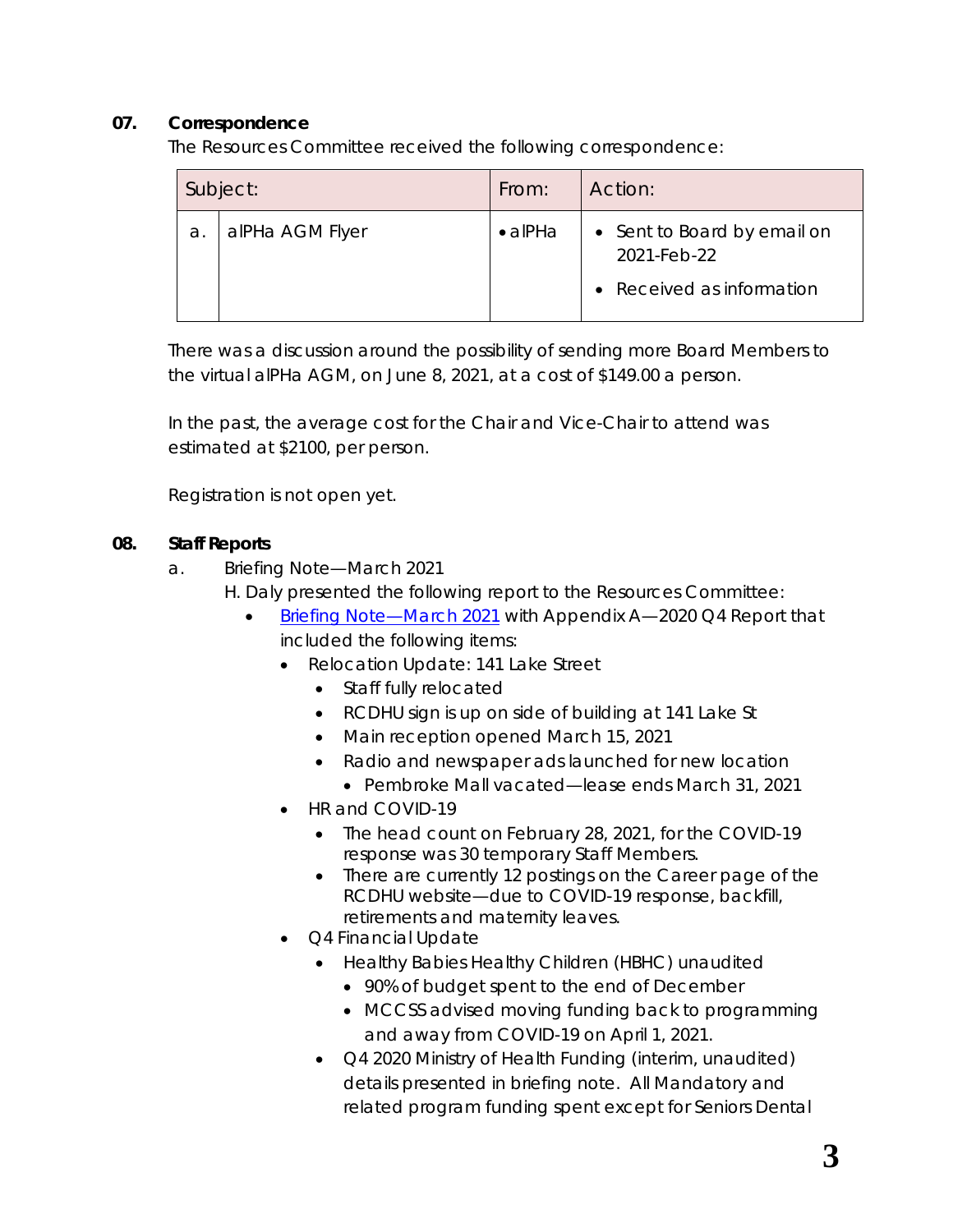Care Program. This funding was not applied to COVID-19.

# **Resolution: # 4 RC 2021-Mar-18**

A motion by J. Murphy; seconded by C. Watt; be it resolved that the Resources Committee accept the Briefing Note as presented by H. Daly, Acting Chief Executive Officer/Director, Corporate Services.

Carried

#### **09. Board Committee Reports**

There were no Board Committee reports.

#### **10. By-Laws**

There were no items in by-laws.

#### **11. New Business**

a. 2021 Budget

H. Daly stepped through the 2021 RCDHU Budget Notes and Highlights and 2021 Budget, with the Committee.

The 2021 Budget was deferred to the Tuesday, March 23, 2021 meeting.

b. 2021 Resources Committee Workplan—Reminder A reminder to Resources Committee Members to forward three or four items for consideration for the Committee's 2021 Workplan to J. M. du Manoir in preparation for the Executive Committee meeting scheduled for April 8, 2021.

#### **12. Notice of Motion**

There was no notice of motion.

## **13. Closed Meeting**

The Committee Chair ensured, with a show of hands from the Committee Members, that all Members were alone and in a secure location before moving into the closed session of the meeting.

## **Resolution: # 5 RC 2021-Mar-18**

A motion by C. Watt; seconded by J. Murphy; that the Resources Committee move into a closed meeting at 3:04 p.m. to discuss: k. a position, plan, procedure, criteria or instruction to be applied to any negotiations carried or to be carried on by or on behalf of the municipality or local board. 2001, c. 25, s. 239 (2); 2017, c. 10, Sched. 1, s. 26.

Carried